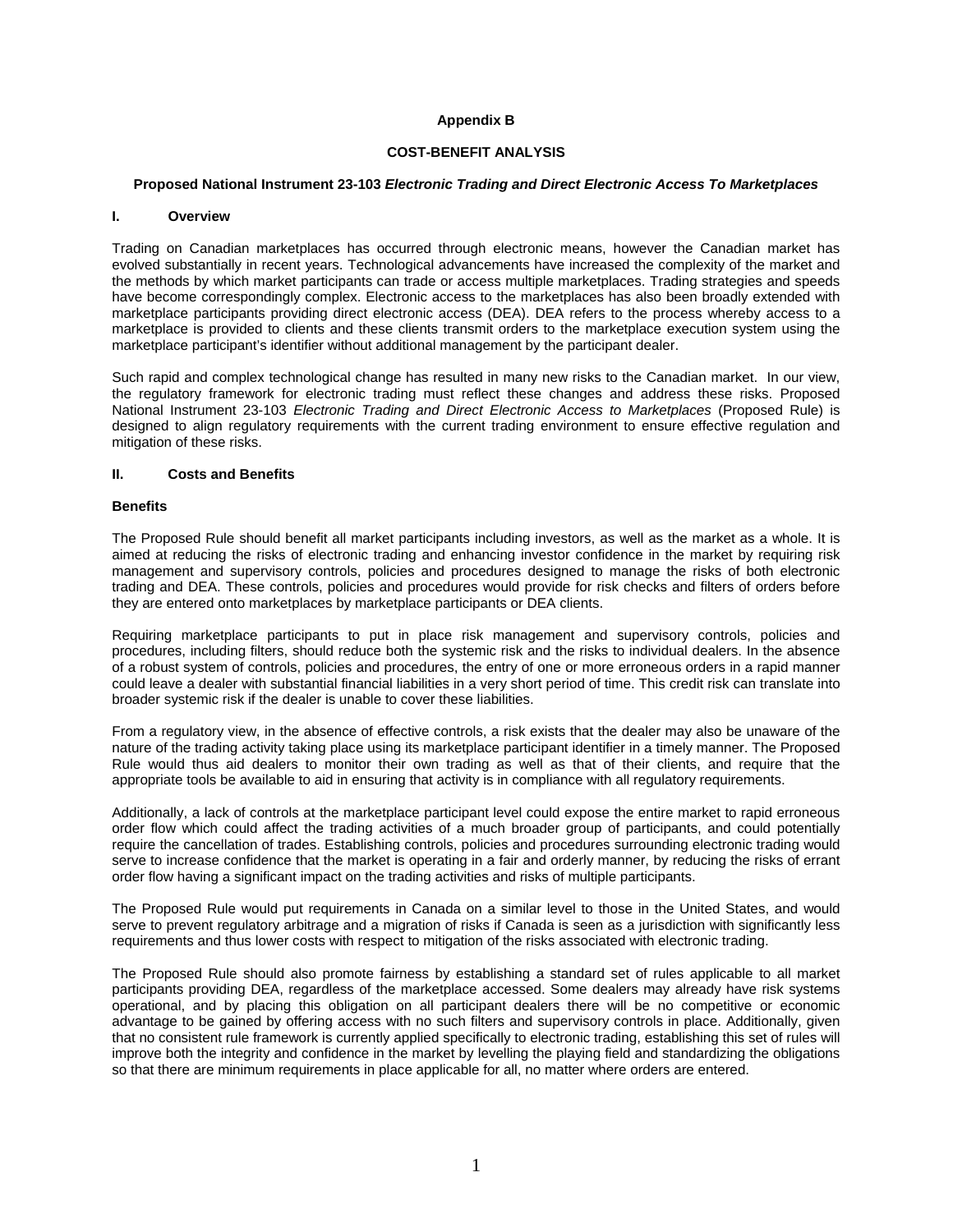## **Costs**

## **(i) Technology and maintenance costs**

We recognize that for some participants, the Proposed Rule would likely introduce costs associated with the development and implementation of risk management and supervisory controls, policies and procedures. These costs will vary depending on the level of existing controls in place, the nature of their business and trading strategies, as well as the business models and strategies of any DEA clients. The costs may involve initial outlays as well as ongoing expenses. They will also vary depending on whether a participant chooses to use an in-house system or those provided by a third party.

There may also be costs to the market in the form of minimal additional latency on some order flow. These additional latency costs will again be dependent on the type of trading strategies in use and whether existing controls and risk management filters already exist. This additional latency may not have a major impact on the business of most participants, except for those relying on ultra low latency connections for particular strategies.

Although we acknowledge these costs, we believe that they are proportionate to the benefits provided to the market as a whole as discussed above. The protection of the integrity of the market, the reduction in both dealer and systemic risks, and the increase in the confidence of individual investors make these costs justifiable.

# **(ii) Compliance Costs**

Under the Proposed Rule, marketplace participants would be required to ensure ongoing compliance with the responsibilities imposed. Although some new costs are likely, we expect that many of the compliance requirements would already be in place. As an example we note that currently, all registrants are required under National Instrument 3[1](#page-1-0)-103 – *Registration Requirements and Exemptions* (NI 31-103) to manage the risks to their business<sup>1</sup>, and we would expect that they would have established policies and procedures related to marketplace access. Any additional costs of compliance would vary depending on the nature of the business or services provided by the individual marketplace participant.

With respect to DEA, we acknowledge there may be increased costs associated with establishing, maintaining and applying appropriate standards before providing DEA to a client. We believe these costs are justifiable given the protections afforded to the market as a whole through the implementation of the Proposed Rule. Participant dealers who choose to provide DEA to clients should be appropriately vetting potential clients and ensuring standards are met on a continuing basis not only to mitigate financial risk to themselves, but also the systemic risks associated with the activities of their clients.

## **(iii) Costs to Marketplaces**

The Proposed Rule would among other things, impose upon marketplaces the obligation to prevent the execution of orders from exceeding price and volume thresholds. These thresholds would be set by a regulation services provider monitoring the activities of the marketplace and the trading of securities, or by the marketplace itself if it directly monitors the conduct of its members or users and enforces requirements set pursuant to subsection 7.1(1) or 7.3(1) of National Instrument 23-101 *Trading Rules*. [2](#page-1-1)

Some marketplaces in Canada already have such systems in place, while others do not. Additional costs will therefore vary depending on the marketplace in question and whether thresholds already exist.

We believe that price protection thresholds are an important layer of protection for the integrity of our market and for investor protection, and thus the costs associated with implementation are justified. Some marketplaces have already taken steps to ensure they have such protections in place, and we believe the requirements in the Proposed Rule will ensure a level playing field exists amongst marketplaces and ensure there is no competitive advantage to be gained by not offering these controls.

<span id="page-1-0"></span> $\overline{a}$  $1$  NI 31-103 paragraph 11.1(b) states that "A registered firm must establish, maintain and apply policies and procedures that establish a system of controls and supervision sufficient to manage the risks associated with its business in accordance with prudent business practices."

<span id="page-1-1"></span><sup>2</sup> Sections 7.1 and 7.3 of National Instrument 23-101 *Trading Rules* state that a recognized exchange or a recognized quotation and trade reporting system may monitor the conduct of its members and enforce the requirements governing its members either directly or indirectly through a regulation services provider.